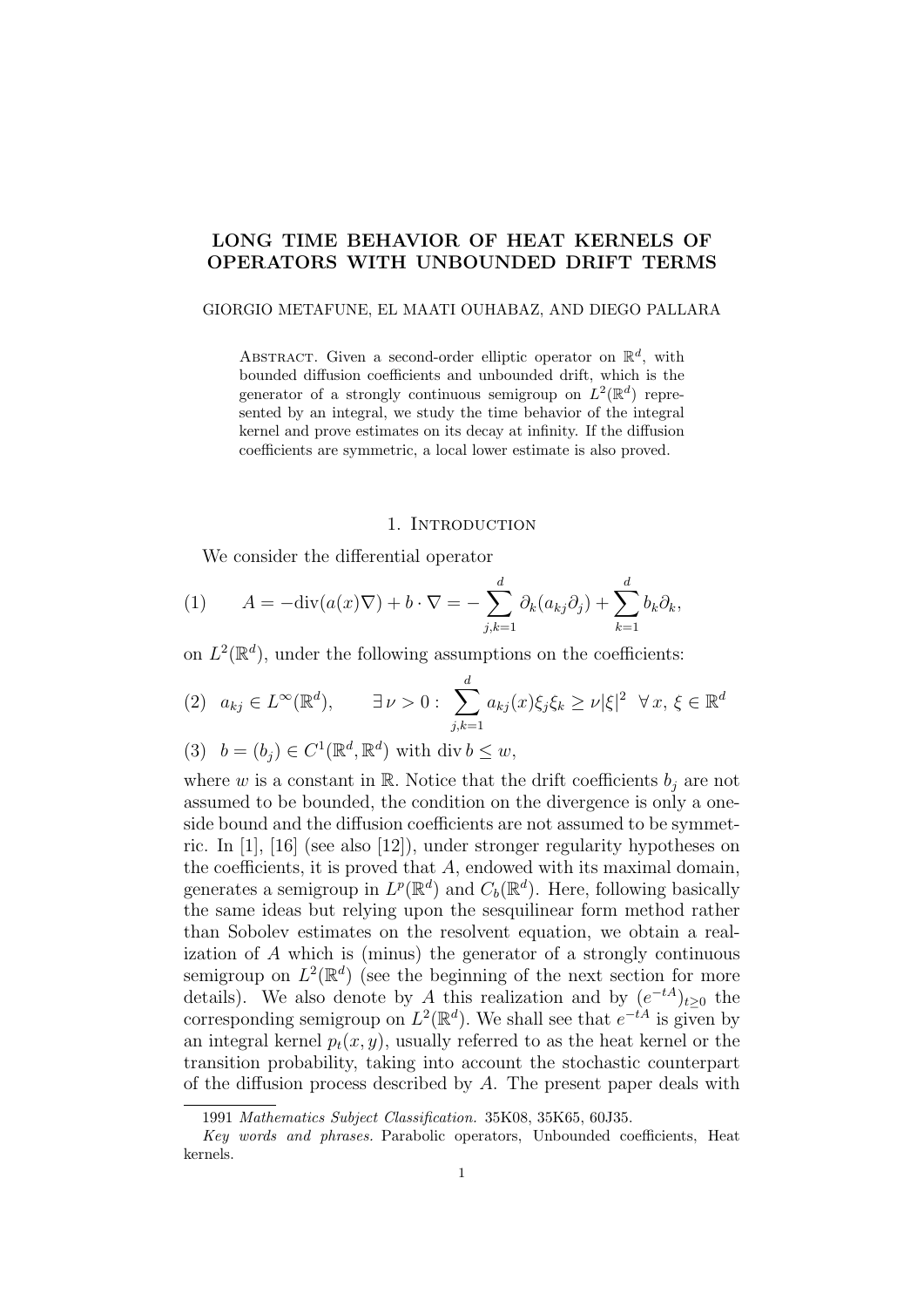estimates of  $p_t(x, y)$ . It is a well known fact that if the drift term b is bounded then  $p_t(x, y)$  is bounded with respect to  $(x, y)$ . One even has a Gaussian upper bound

$$
p_t(x, y) \leq Ct^{-d/2}e^{\delta t}e^{-c\frac{|x-y|^2}{t}}
$$

for some positive constants C, c and  $\delta$ . See for example Chapter 6 in [17] and [1] and the references therein. The latter paper deals with some cases with unbounded drift terms. Note also that Gaussian lower bounds (again when b is bounded) are proved in [7].

Our aim here is to study short and long time upper estimates of  $p_t(x, y)$ as well as lower bounds for unbounded b. One of the main motivations is to prove a precise long time behaviour of  $p_t(x, y)$ . Our main results are the following.

# Theorem 1. Assume that (2) and (3) are satisfied.

1) There exists a positive constant  $M_0$  depending only on the dimension d and the ellipticity constant  $\nu$  such that, if  $w \neq 0$ ,

(4) 
$$
0 \le p_t(x,y) \le M_0 e^{\frac{w}{2}t} \left(\frac{d}{|w|}\right)^{-d/2} \left(\cosh\left(\frac{wt}{d}\right) - 1\right)^{-d/4},
$$

and if  $w = 0$ .

(5) 
$$
0 \le p_t(x, y) \le M_0 t^{-d/2}.
$$

These estimates hold for all  $t > 0$  and  $x, y \in \mathbb{R}^d$ .

2) Suppose that  $w \neq 0$ . Then there exists a constant  $M_1$  depending only on the dimension  $d$  and the ellipticity constant  $\nu$  such that, for all  $t > \frac{2}{|w|},$ 

(6) 
$$
0 \le p_t(x, y) \le M_1 e^{t \min(w, 0)}.
$$

Note that in all cases  $(w = 0, w < 0 \text{ or } w > 0)$  the above estimates imply the bound  $p_t(x, y) \leq Ct^{-d/2}$  for small  $t > 0$ . If  $w < 0$ , (6) gives an exponential decay for long  $t$  of the heat kernel which is of course much better than the usual polynomial decay.

Denote by  $||T||_{1,\infty}$  the norm of an operator T from  $L^1$  to  $L^{\infty}$ . Suppose now that  $w > 0$  and apply Proposition 1.3 in [1] with  $V = w$  and  $c = 0$ . We obtain

$$
||e^{-tA}||_{1,\infty} = ||e^{-t(A+w)}e^{wt}||_{1,\infty} \le Ct^{-d/2}e^{wt}.
$$

In the case where  $w < 0$ , we apply the same proposition with  $V = 0$ and obtain

$$
||e^{-tA}||_{1,\infty} \le Ct^{-d/2}.
$$

In both cases, these two estimates are less sharp than those given in our theorem. If one considers for example the Ornstein-Uhlenbeck operator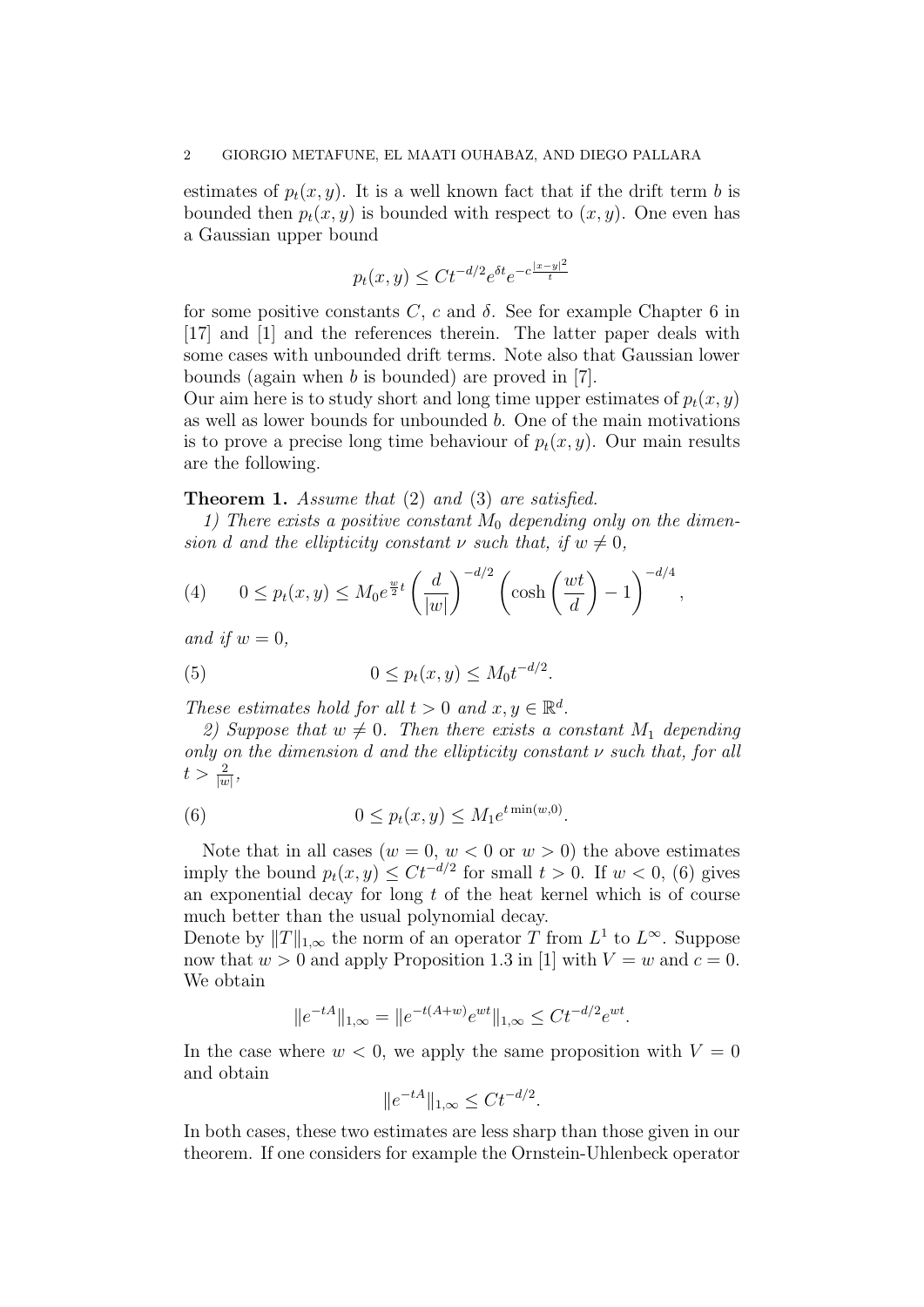$A = -\Delta - x\nabla$  on  $L^2(\mathbb{R})$ , the precise expression of the kernel gives (see (22) below)

$$
\sup_{x,y} p_t(x,y) = C \left(\frac{2}{e^{2t} - 1}\right)^{1/2}.
$$

This means that  $p_t(x, y)$  behaves like  $e^{-t}$  for large t. This is exactly what we obtain from (6) since div  $b = -1$ . This shows that the long time behavior given in the previous theorem is sharp.

We also mention that our proof gives explicit constants  $M_0$  and  $M_1$ in terms of the dimension d, the ellipticity constant  $\nu$  and the constant  $c_0$  in Nash's inequality, see (16) below, (which in turn depends only on  $d$ ).

Note that short time estimates (say  $t \in (0,1]$ ) are obtained in [15], [8] and related results are proved in [10], [22] and [3]. In these works the hypotheses on the drift term are different from ours. Growth conditions on b and its derivatives as well as smoothness of the coefficients  $a_{kj}$  are assumed in  $[15]$  and  $[8]$ . In  $[22]$  and  $[3]$  b is assumed to be in a certain Kato class. There are many other interesting works on operators with drift terms dealing with different questions. We mention for example [2], [11], [21] dealing with regularity properties and existence of an invariant measure, [19], [8] and the references therein for a description of the domain on  $L^p$ , and [13], [14] for the functional calculus and harmonic analysis of such operators.

For operators without a drift term (i.e.,  $b = 0$ ), precise estimates of the heat kernel as well as their consequences to spectral theory and harmonic analysis are known. The literature in this case is vast, we refer to the monographs [5], [17], [20] and the references therein.

Concerning lower estimates of heat kernels of operators with drift terms less is known. As mentioned above, a Gaussian lower bound is proved in [7] provided b is bounded. Here we prove the following result.

**Theorem 2.** Assume that  $(2)$  and  $(3)$  are satisfied, and that the diffusion matrix is symmetric, i.e.,  $a_{kj} = a_{jk}$  for all j, k. Then there exists a constant  $C > 0$  such that

$$
\liminf_{t \to 0} t^{d/2} p_t(x, x) \ge C
$$

for all  $x \in \mathbb{R}^d$ .

Notation. In this paper we will use the following notation. For a linear operator T,  $||T||_{\mathcal{L}(L^p)} := \sup{||Tf||_p, ||f||_p \leq 1}$  and  $||T||_{p,q} :=$  $\sup\{\|Tf\|_q, \|f\|_p \leq 1\}$  are the  $L^p - L^p$  and  $L^p - L^q$  norms, respectively. For any measurable real-valued function  $u, u^+ := \max(u, 0), u^- :=$  $\max(-u, 0), 1 \wedge u = \min(u, 1).$  The spaces  $W^{1,p}$  and  $W^{1,p}_0$  $n^{1,p}_{0}$  are the usual Sobolev spaces.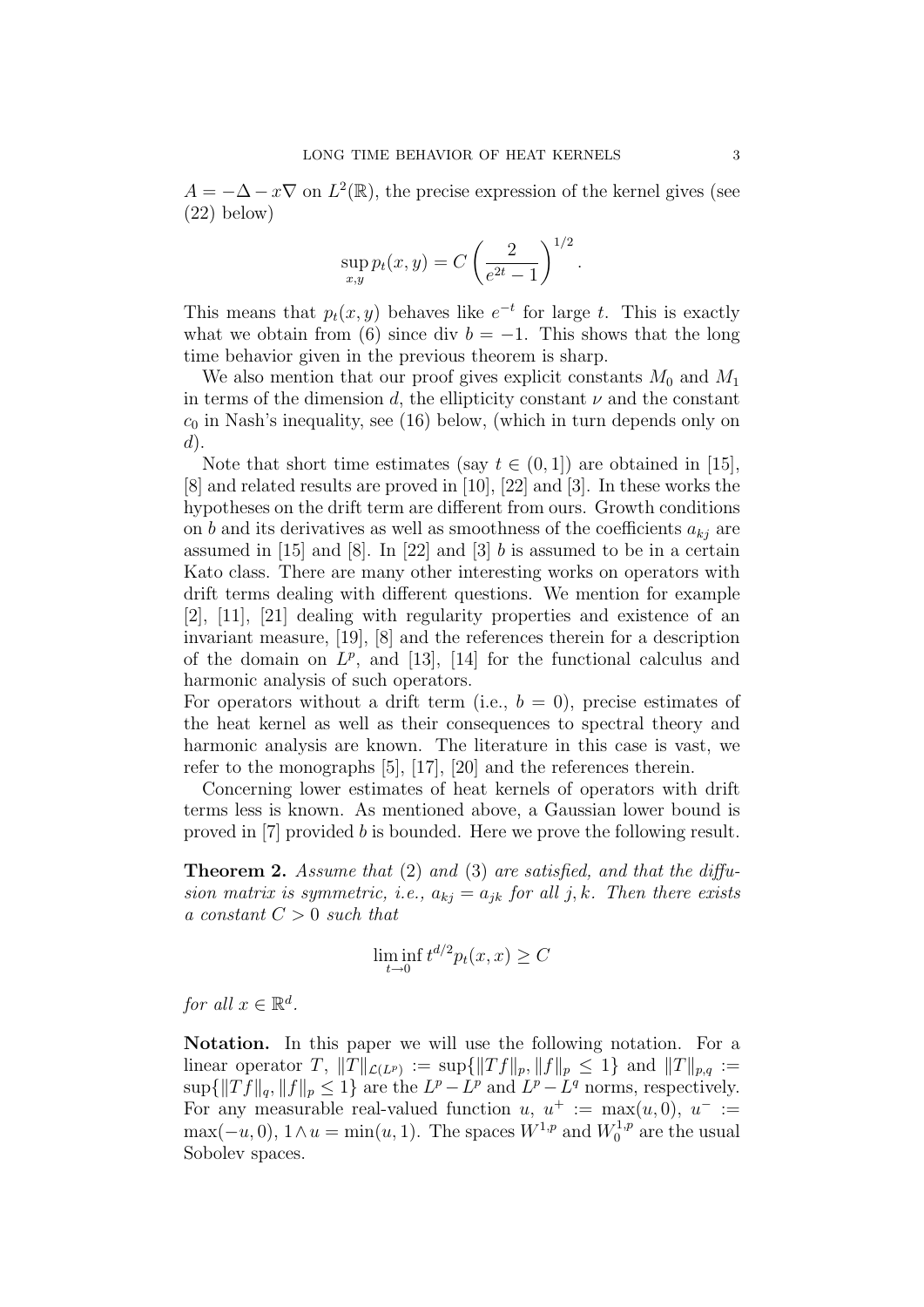#### 4 GIORGIO METAFUNE, EL MAATI OUHABAZ, AND DIEGO PALLARA

#### 2. Proof of the upper bounds

We first explain what is the realization of the operator A defined in (1) which generates a strongly continuous semigroup  $(e^{-tA})_{t\geq 0}$  on  $L^2(\mathbb{R}^d)$ . The ideas we explain here are taken from [1]. For  $n \geq 1$ , we denote by  $B_n$  the open Euclidean ball of  $\mathbb{R}^d$  of centre 0 and radius n and define on  $L^2(B_n)$  the sesquilinear form

(7) 
$$
\mathfrak{a}_n(u,v) = \int_{B_n} a(\nabla u, \nabla v) dx + \int_{B_n} b \cdot \nabla uv dx, \ D(\mathfrak{a}_n) = W_0^{1,2}(B_n),
$$

where we have set

(8) 
$$
a(\xi, \eta) = \sum_{j,k=1}^d a_{kj} \xi_j \eta_k, \qquad \xi, \eta \in \mathbb{R}^d.
$$

Each form  $a_n$  is bounded from below (by  $-\frac{w}{2}$ )  $\frac{w}{2}$ ). This follows from the obvious equality

$$
\int_{B_n} b \cdot \nabla u \, u \, dx = \frac{1}{2} \int_{B_n} b \cdot \nabla |u|^2 = -\frac{1}{2} \int_{B_n} \text{div } b|u|^2 dx, \quad u \in W_0^{1,2}(B_n)
$$

and condition (3). In addition, since  $a_n$  has bounded coefficients, it is clear that by adding a positive constant if necessary, we obtain a positive and closed form. We can then associate with  $a_n$  an operator  $A_n$ such that  $-A_n$  generates a strongly continuous semigroup  $(e^{-tA_n})_{t\geq 0}$ on  $L^2(B_n)$ . It follows from Corollary 4.3 in [17] that  $(e^{-tA_n})_{t\geq 0}$  is a positive semigroup and from Proposition 4.23 in [17] that  $(e^{-tA_n})_{t\geq 0}$  is dominated by  $(e^{-tA_{n+1}})_{t\geq 0}$ , that is  $e^{-tA_n}f \leq e^{-tA_{n+1}}f$  in  $B_n$  for every non-negative  $f \in L^2(\mathbb{R}^d)$ . Since  $\mathfrak{a}_n$  is bounded from below by  $-\frac{w}{2}$  we have

(9) 
$$
\|e^{-tA_n}\|_{\mathcal{L}(L^2)} \le e^{\frac{w}{2}t}, \ t > 0.
$$

Hence for non-negative  $f \in L^2(\mathbb{R}^d)$ , the sequence (defined for large *n*)  $e^{-tA_n}f$  is non-decreasing and bounded in  $L^2$ . From this it follows that  $e^{-tA_n}f$  converges as  $n \to \infty$ . It is not difficult to show that the limit of  $e^{-tA_n} f$  allows to define a strongly continuous semigroup on  $L^2(\mathbb{R}^d)$ . We denote by  $(e^{-tA})_{t\geq 0}$  this semigroup and by  $-A$  its generator, formally given by (1). For further details, see [1].

Proposition 3. Assume (2) and (3). Then

$$
||e^{-tA}||_{\mathcal{L}(L^2)} \le e^{\frac{w}{2}t}, \ t > 0.
$$

*Proof.* As explained above,  $e^{-tA}f$  is the limit in  $L^2$  of  $e^{-tA_n}f$ . The proposition is then an immediate consequence of  $(9)$ .

**Proposition 4.** Assume (2) and (3). Then the semigroup  $(e^{-tA})_{t\geq 0}$ is positive and extends from  $L^2 \cap L^p$  to a semigroup on  $L^p(\mathbb{R}^d)$  for  $1 \leq p \leq \infty$  which is strongly continuous for  $1 \leq p < \infty$ . In addition,

(10) 
$$
||e^{-tA}||_{\mathcal{L}(L^p)} \le e^{\frac{w}{p}t}, \ t > 0
$$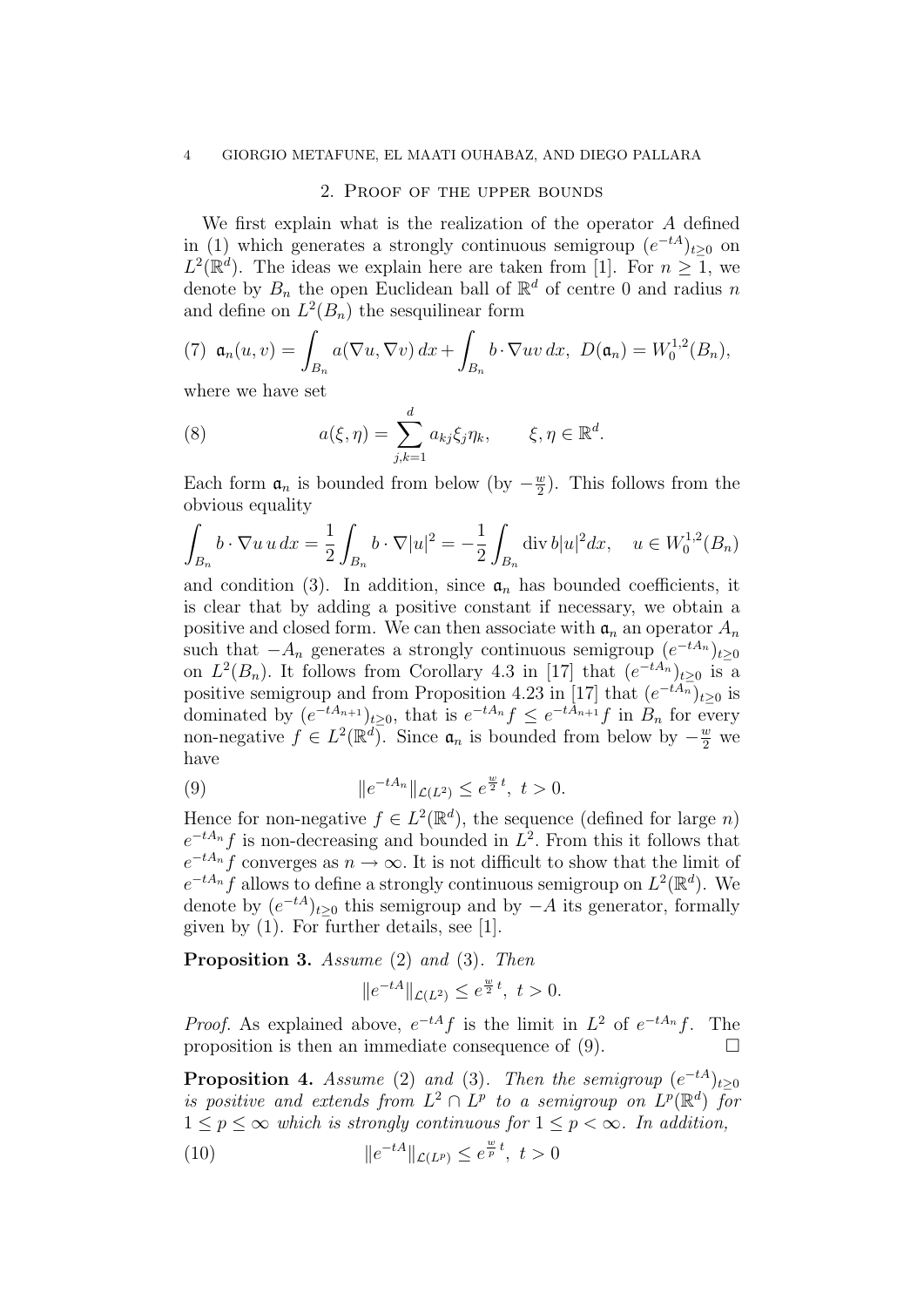for all  $p \in [1,\infty]$ .

*Proof.* The positivity of  $(e^{-tA_n})_{t\geq 0}$  (which we explained above) and the strong convergence to  $(e^{-tA})_{t\geq 0}$  imply the positivity of the latter semigroup.

By well-known properties of Sobolev functions, see e.g. Proposition 4.11 in [17],  $1 \wedge u$  and  $(u - 1)^+$  belong to  $W_0^{1,2}$  $\chi_0^{1,2}(B_n)$  for  $u \in W_0^{1,2}$  $b_0^{1,2}(B_n)$ and

$$
\nabla (1 \wedge u) = \chi_{\{u < 1\}} \nabla u, \qquad \nabla (u - 1)^+ = \chi_{\{u > 1\}} \nabla u.
$$

Therefore, for  $0 \le u \in W_0^{1,2}$  $\mathfrak{g}_0^{1,2}(B_n)$ ,  $\mathfrak{a}_n(1 \wedge u, (u-1)^+) = 0$ . By Beurling-Deny criterion [17], Theorem 2.15 (or Corollary 2.17) we conclude that  $(e^{-tA_n})_{t\geq 0}$  is a sub-Markovian semigroup. This means that

$$
||e^{-tA_n}||_{\mathcal{L}(L^{\infty})} \le 1, \ t > 0.
$$

By the Riesz-Thorin interpolation theorem (see e.g. [5], p. 3) it follows from the latter estimate and (9) that for  $p \in (2,\infty)$ 

(11) 
$$
\|e^{-tA_n}\|_{\mathcal{L}(L^p)} \le e^{\frac{w}{p}t}, \ t > 0.
$$

In order to prove the estimate for  $p < 2$  we proceed by duality. We have for  $0 \le u \in W_0^{1,2}$  $b_0^{1,2}(B_n),$ 

$$
\mathfrak{a}_n((u-1)^+, 1 \wedge u) = \int_{B_n} a(\nabla(u-1)^+, \nabla(1 \wedge u)) dx
$$

$$
+ \int_{B_n} (1 \wedge u) b \cdot \nabla(u-1)^+ dx
$$

$$
= - \int_{B_n} \nabla(1 \wedge u) \cdot b (u-1)^+ dx
$$

$$
- \int_{B_n} (\text{div } b)(1 \wedge u)(u-1)^+ dx
$$

$$
\geq - w \int_{B_n} (1 \wedge u)(u-1)^+ dx.
$$

Using again Theorem 2.15 in [17], we obtain

(12) 
$$
||e^{-wt}e^{-tA_n^*}||_{\mathcal{L}(L^{\infty})} \le 1 \text{ for } t \ge 0,
$$

where  $A^*$ ,  $A_n^*$  are the adjoint operators on  $\mathbb{R}^d$  and  $B_n$  formally given by

$$
-\sum_{j,k=1}^d \partial_k(a_{jk}\partial_j) - \sum_{k=1}^d b_k \partial_k - \operatorname{div} b.
$$

By duality, (12) gives

(13) 
$$
\|e^{-tA_n}\|_{\mathcal{L}(L^1)} \le e^{wt} \text{ for } t \ge 0.
$$

Again, by the Riesz-Thorin interpolation theorem and the  $L^2$ -estimate (9) we obtain (11) for  $p \in [1, 2]$ .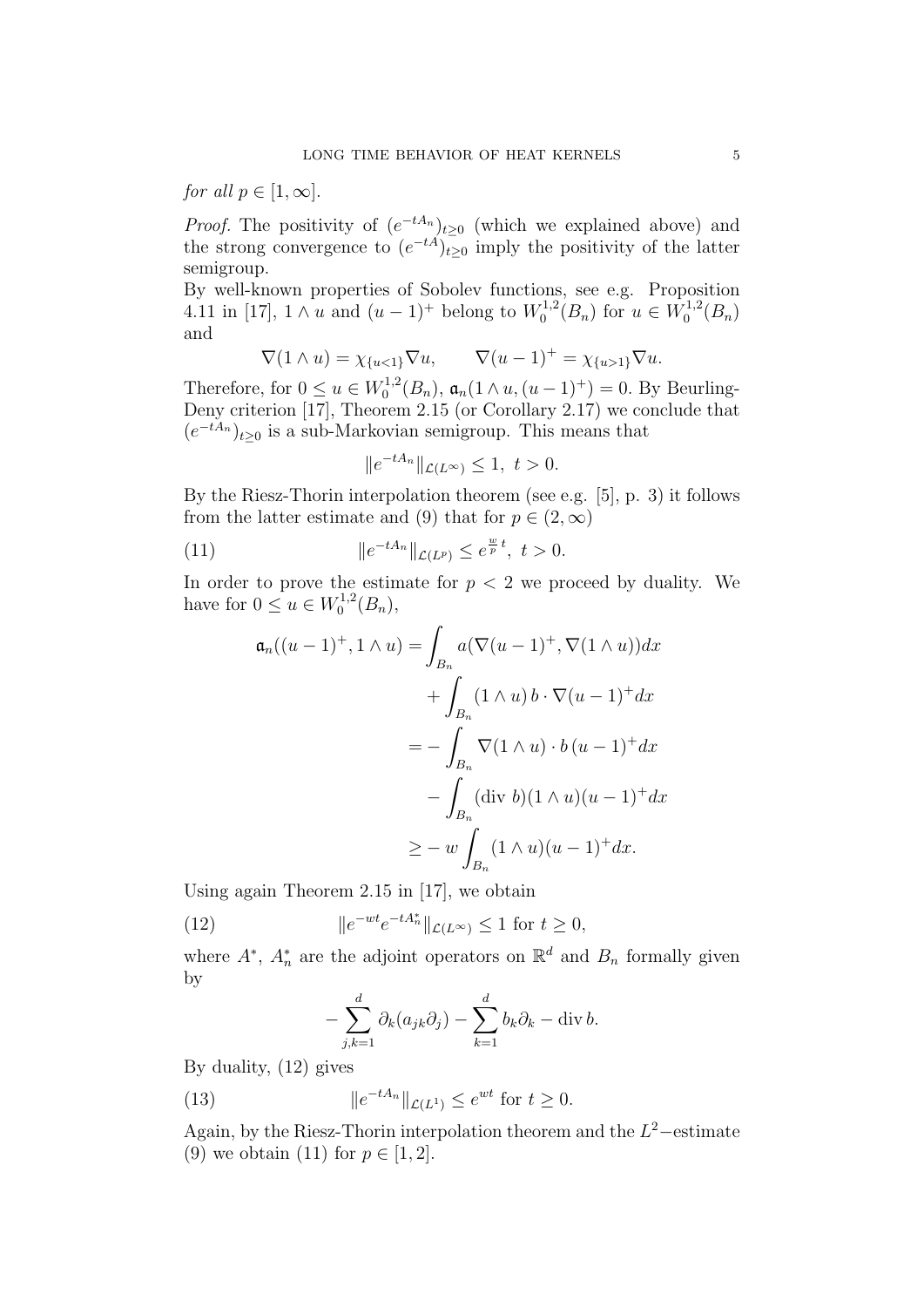#### 6 GIORGIO METAFUNE, EL MAATI OUHABAZ, AND DIEGO PALLARA

Since  $e^{-tA_n}f$  converges to  $e^{-tA}f$ , (10) easily follows. Finally, the strong continuity of the semigroup  $(e^{-tA})_{t\geq0}$  on  $L^p(\mathbb{R}^d)$ , for  $1\leq p<\infty$ , follows as in [17], pp. 56-57.

Proof of Theorem 1. We proceed in five steps. Step 1:  $L^1 - L^2$  estimate. We assume that  $b \in C^1(\mathbb{R}^d, \mathbb{R}^d)$  is bounded with div  $b \leq w$ . Then for all  $t > 0$ , we are going to prove that  $e^{-tA}$  is bounded from  $L^1$  to  $L^2$  with

(14) 
$$
\|e^{-tA}\|_{1,2} \le Ce^{\frac{w}{2}t} \left(\frac{d}{2w}(1-e^{\frac{-2wt}{d}})\right)^{-d/4}
$$

if  $w \neq 0$ . If  $w = 0$  we have for all  $t > 0$ 

(15) 
$$
\|e^{-tA}\|_{1,2} \leq Ct^{-d/4}.
$$

In both estimates C is a positive constant depending only on  $d, \nu$  and  $c_0$  for which Nash's inequality (16) holds.

We follow the same argument as [5] (p. 79) or [17] (p. 158) using the Nash inequality

(16) 
$$
||u||_2^{2+4/d} \le c_0 ||u||_1^{4/d} \int_{\mathbb{R}^d} |\nabla u|^2 dx, \quad u \in L^1(\mathbb{R}^d) \cap W^{1,2}(\mathbb{R}^d).
$$

Since for  $u \in W^{1,2}(\mathbb{R}^d)$ 

$$
\mathfrak{a}(u,u) \ge \nu \int_{\mathbb{R}^d} |\nabla u|^2 dx - \frac{w}{2} \int_{\mathbb{R}^d} |u|^2 dx
$$

we obtain from (16) that for  $u \in L^1(\mathbb{R}^d) \cap W^{1,2}(\mathbb{R}^d)$ 

(17) 
$$
||u||_2^{2+4/d} \leq \frac{c_0}{\nu} ||u||_1^{4/d} \left[ \mathfrak{a}(u, u) + \frac{w}{2} \int_{\mathbb{R}^d} |u|^2 dx \right].
$$

Fix  $f \in L^1 \cap L^2$  and set  $\varphi(t) := ||e^{-t(A + \frac{w}{2})}f||_2^2$ . We have from (17)

$$
-\frac{d\varphi}{dt}(t) = 2(\mathfrak{a} + \frac{w}{2})(e^{-t(A + \frac{w}{2})}f, e^{-t(A + \frac{w}{2})}f)
$$
  
 
$$
\geq \frac{2\nu}{c_0}\varphi(t)^{1+2/d} \|e^{-t(A + \frac{w}{2})}f\|_1^{-4/d}.
$$

Using Proposition 4 with  $p = 1$  yields for all  $t > 0$ 

$$
-\frac{d\varphi}{dt}(t) \ge \frac{2\nu}{c_0} \varphi(t)^{1+2/d} ||f||_1^{-4/d} e^{-\frac{2wt}{d}}.
$$

In other words

$$
\frac{d}{dt} \left( \varphi(t)^{-2/d} \right) \ge \frac{4\nu}{dc_0} \| f \|_1^{-4/d} e^{-\frac{2wt}{d}}.
$$

Hence

$$
\varphi(t)^{-2/d} \ge \varphi(t)^{-2/d} - \varphi(0)^{-2/d} \ge \frac{4\nu}{dc_0} \|f\|_1^{-4/d} \int_0^t e^{-\frac{2ws}{d}} ds.
$$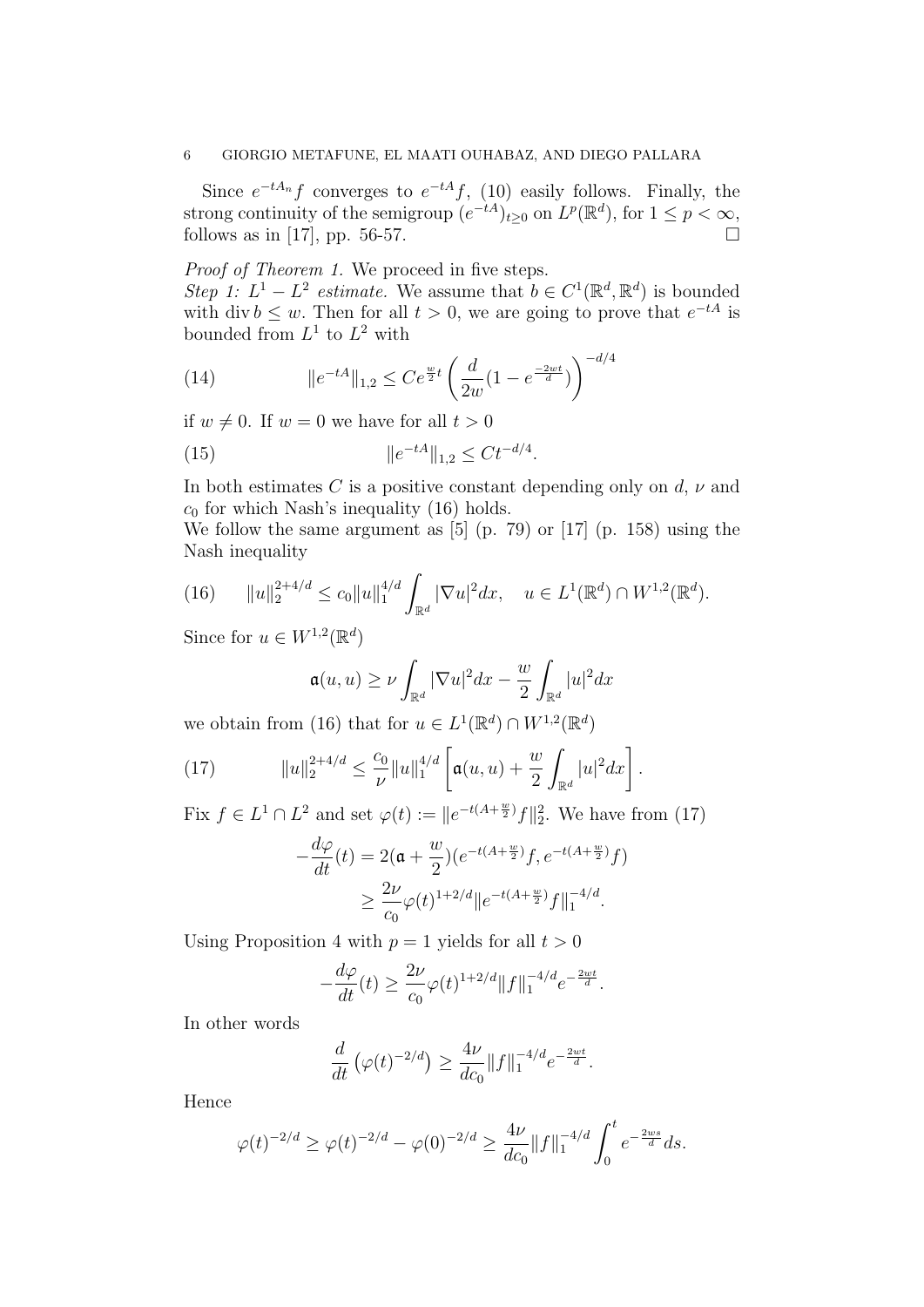This gives

$$
\varphi(t)^{-2/d} \ge \frac{4\nu}{dc_0} ||f||_1^{-4/d} t \quad \text{if } w = 0
$$

and

$$
\varphi(t)^{-2/d} \ge \frac{4\nu}{dc_0} \|f\|_1^{-4/d} \frac{d}{2w} (1 - e^{-\frac{2wt}{d}}) \quad \text{if } w \ne 0.
$$

This gives (15) and (14) and with  $C = \left(\frac{dc_0}{4\nu}\right)$  $\frac{dc_0}{4\nu}\Big)^{d/4}.$ 

Step 2:  $L^2 - L^{\infty}$  estimate. Assume that  $b \in C^1(\mathbb{R}^d, \mathbb{R}^d)$  is bounded with div  $b \leq w$ . In order to estimate the  $L^2 - L^{\infty}$  norm of  $e^{-tA}$  we argue by duality. For all  $t > 0$ , the adjoint semigroup  $e^{-tA^*}$  is bounded from  $L^1$  to  $L^2$  with

(18) 
$$
\|e^{-tA}\|_{2,\infty} = \|e^{-tA^*}\|_{1,2} \le Ce^{\frac{w}{2}t} \left(\frac{d}{2w}(e^{\frac{2wt}{d}} - 1)\right)^{-d/4}
$$

if  $w \neq 0$ . If  $w = 0$  we have for all  $t > 0$ 

(19) 
$$
||e^{-tA}||_{2,\infty} = ||e^{-tA^*}||_{1,2} \le Ct^{-d/4}.
$$

Again, in both estimates  $C$  is a positive constant depending only on  $d, c_0, \nu.$ 

The proof is similar to the previous one. The adjoint operator  $A^*$  is associated with the form

$$
\mathfrak{a}^*(u,v) = \mathfrak{a}(v,u), \ u, v \in W^{1,2}(\mathbb{R}^d).
$$

In particular,  $\mathfrak{a}^*(u, u) = \mathfrak{a}(u, u)$  and hence (17) holds with  $\mathfrak{a}^*$ . We fix  $f \in L^1 \cap L^2$  and define  $\varphi(t) := ||e^{-t(A^* + \frac{w}{2})}f||_2^2$ . We have as above

$$
-\frac{d\varphi}{dt}(t) = 2(\mathfrak{a}^* + \frac{w}{2})(e^{-t(A^* + \frac{w}{2})}f, e^{-t(A^* + \frac{w}{2})}f)
$$
  
 
$$
\geq \frac{2\nu}{c_0}\varphi(t)^{1+2/d} \|e^{-t(A^* + \frac{w}{2})}f\|_1^{-4/d}.
$$

From Proposition 4 (with  $p = \infty$ ) we have  $||e^{-tA^*}f||_1 \leq ||f||_1$  for all  $t > 0$ . Hence

$$
-\frac{d\varphi}{dt}(t) \ge \frac{2\nu}{c_0} \varphi(t)^{1+2/d} ||f||_1^{-4/d} e^{\frac{2wt}{d}}.
$$

Integrating with respect to  $t$ , this gives the desired estimates again with  $C = \left(\frac{dc_0}{du}\right)$  $\frac{dc_0}{4\nu}\Big)^{d/4}.$ 

Step 3:  $L^1 - L^{\infty}$  estimate. Assume that  $b \in C^1(\mathbb{R}^d, \mathbb{R}^d)$  is bounded with div  $b \leq w$ . Then for all  $t > 0$ , the semigroup  $e^{-tA}$  is bounded from  $L^1$  to  $L^\infty$  with (20)

$$
||e^{-tA}||_{1,\infty} \le \left(\frac{dc_0}{4\nu}\right)^{d/2} 2^{-d/4} e^{\frac{w}{2}t} \left(\frac{d}{|w|}\right)^{-d/2} \left(\cosh\left(\frac{wt}{d}\right) - 1\right)^{-d/4}
$$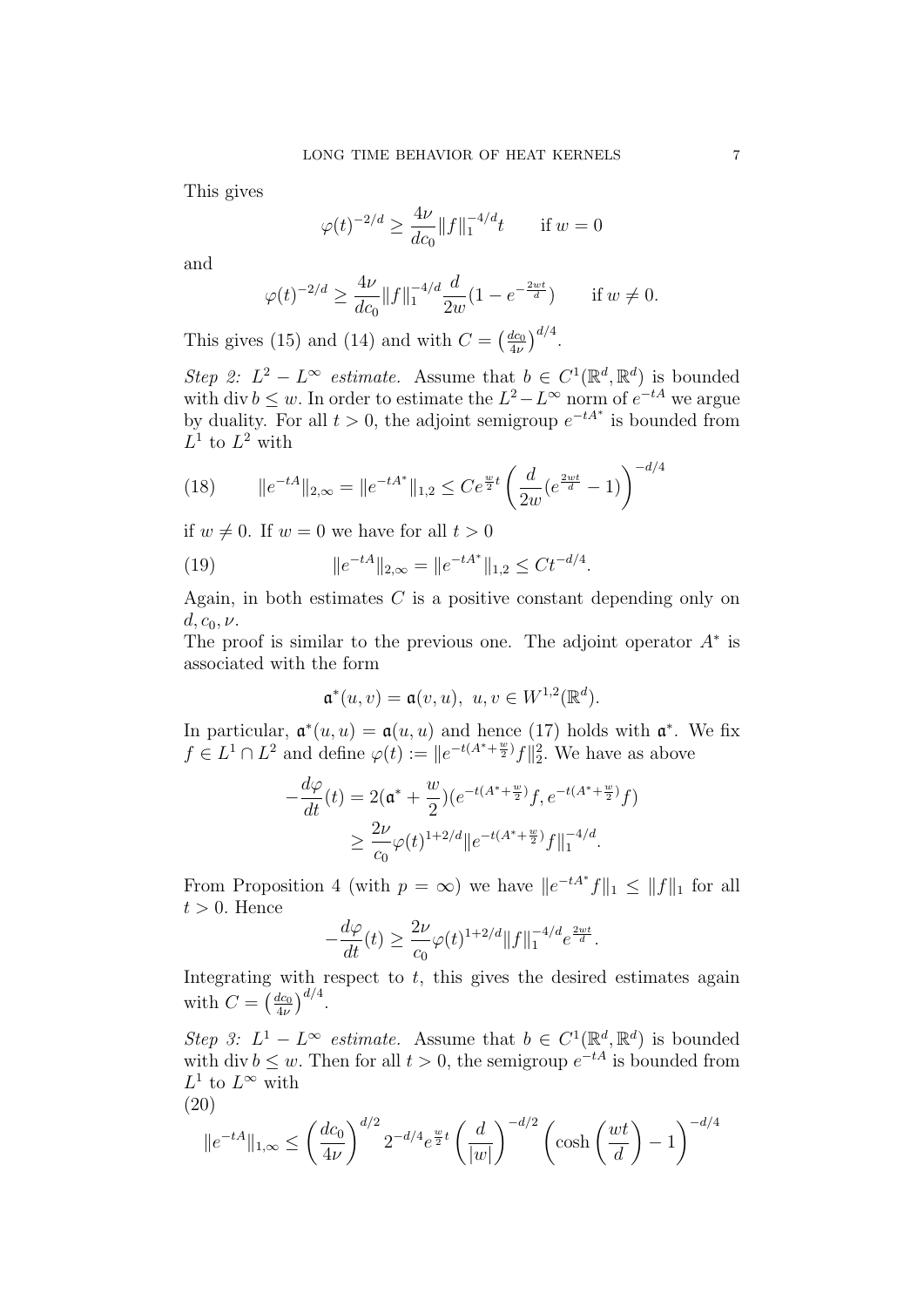if  $w \neq 0$ . If  $w = 0$  we have for all  $t > 0$ 

(21) 
$$
\|e^{-tA}\|_{1,\infty} \le \left(\frac{dc_0}{4\nu}\right)^{d/2} t^{-d/2}.
$$

This follows from the previous steps and the classical estimate

$$
||e^{-tA}||_{1,\infty} \le ||e^{-\frac{t}{2}A}||_{1,2}||e^{-\frac{t}{2}A}||_{2,\infty}.
$$

Step 4. Assume that  $b \in C^1(\mathbb{R}^d, \mathbb{R}^d)$  is bounded with div  $b \leq w$  for some  $w \neq 0$ .

Suppose that  $w > 0$ . For  $t > \frac{2}{w}$ , we have by the semigroup property

$$
||e^{-tA}||_{1,\infty} \le ||e^{-\frac{1}{w}A}||_{1,2}||e^{-(t-\frac{1}{w})A}||_{2,\infty}.
$$

Now we use the estimates in Steps 1 and 2 to obtain for  $t > \frac{2}{w}$ 

$$
||e^{-tA}||_{1,\infty} \leq C^2 (1 - e^{-2/d})^{-d/4} e^{\frac{w}{2}t} \left( e^{2(t - \frac{1}{w})w/d} - 1 \right)^{-d/4}
$$
  
 
$$
\leq C^2 (1 - e^{-2/d})^{-d/4} (e^{-2/d} - e^{-4/d})^{-d/4} = M_1.
$$

Suppose now that  $w < 0$ . For  $t > \frac{2}{-w}$  we use

$$
||e^{-tA}||_{1,\infty} \le ||e^{-(t+\frac{1}{w})A}||_{1,2}||e^{\frac{1}{w}A}||_{2,\infty}.
$$

Applying again our previous  $L^1 - L^2$  and  $L^2 - L^{\infty}$  estimates, we obtain

$$
||e^{-tA}||_{1,\infty} \leq C^2 (1 - e^{-2/d})^{-d/4} (e^{-2/d} - e^{-4/d})^{-d/4} e^{wt}.
$$

Step 5. To finish the proof of the theorem it remains to show that the boundedness assumption of  $b$  is not needed in the results of the previous steps. In order to see this we can argue as follows. Consider as in the beginning of this section the sesquilinear forms  $a_n(u, v)$  defined in (7). Propositions 3 and 4 hold for the corresponding semigroups  $(e^{-tA_n})_{t\geq 0}$ . We can now use the arguments in Steps 1 and 2 for  $A_n$ and obtain the same  $L^1 - L^2$  estimates for the semigroups  $e^{-tA_n}$  and  $e^{-tA_n^*}$  as we had for  $e^{-tA}$  and  $e^{-tA^*}$ . These estimates hold with the constant  $C = \left(\frac{dc_0}{du}\right)$  $\frac{dc_0}{4\nu}\Big)^{d/4}$ . In particular, they are uniform with respect to *n*. Therefore, by the  $L^2$ -convergence  $e^{-tA_n}f \rightarrow e^{-tA}f$  for every  $f \in C_c^{\infty}(\mathbb{R}^d)$  (for the adjoint semigroup, we have at least the weak convergence  $(e^{-tA_n^*}f, g) = (f, e^{-tA_n}g) \to (f, e^{-tA}g) = (e^{-tA^*}f, g)$  we obtain the same  $L^1 - L^2$  estimates for  $e^{-tA}$  and  $e^{-tA^*}$ . This gives  $L^1 - L^{\infty}$ estimates as in (20) and (21). By Dunford-Pettis theorem, see e.g. [9, Section XI.1 the boundedness of  $e^{-tA}$  from  $L^1(\mathbb{R}^d)$  to  $L^\infty(\mathbb{R}^d)$  implies that an integral kernel  $p_t(x, y)$  exists such that the representation

$$
e^{-tA}f(x) = \int_{\mathbb{R}^d} p_t(x, y) f(y) dy
$$

holds. The equality

$$
||e^{-tA}||_{1,\infty} = \sup_{x,y \in \mathbb{R}^d} p_t(x,y)
$$

concludes the proof.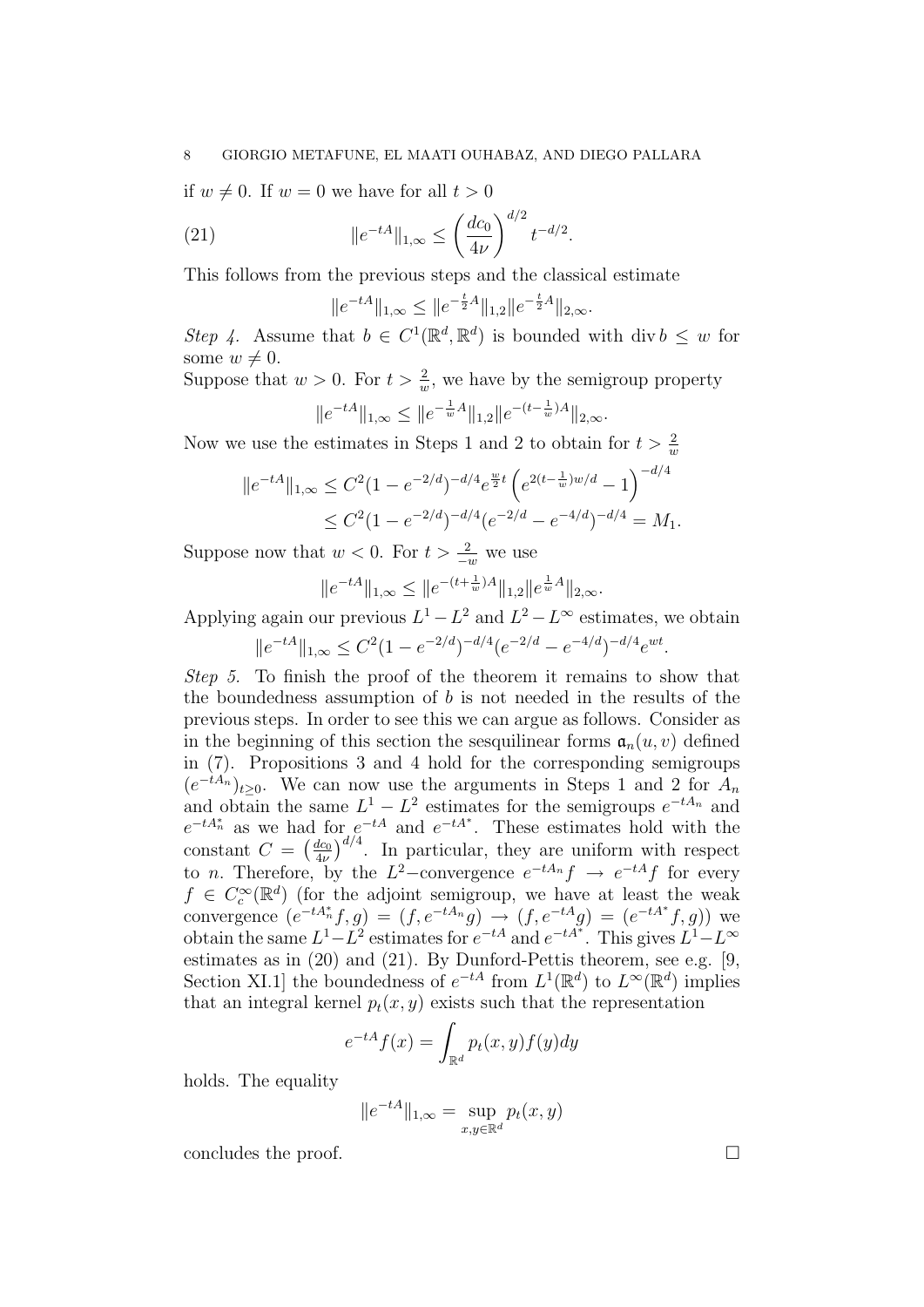In the following example we construct a smooth drift b such that the heat kernel of the operator  $A = -D^2 + bD$  is unbounded. The corresponding semigroup acts on  $C_b(\mathbb{R})$ , the space of continuous and bounded functions on R.

Example 5. We recall that the Ornstein-Uhlenbeck operator is

$$
A = -D^2 + \omega x D,
$$

where  $\omega \in \mathbb{R}$ . The operator  $-A$  generates a semigroup in  $L^p(\mathbb{R})$  and in  $C_b(\mathbb{R})$  which is given by the kernel

(22) 
$$
p_t(x, y) = C \left( \frac{2\omega}{1 - e^{-2\omega t}} \right)^{1/2} \exp \left\{ -\frac{\omega}{2(1 - e^{-2\omega t})} |e^{-\omega t}x - y|^2 \right\},
$$

where  $C = 1/2$  $\overline{\pi}$ . This is the Kolmogorov expression, see e.g. [4]. Fix  $t = 1$  and note that

(23) 
$$
\sup_{x,y} p_1(x,y) \ge c\sqrt{\omega}
$$

for  $\omega > 1$ , with c independent of  $\omega$ .

Denote now by  $A_n$  the operator A with Dirichlet boundary conditions on  $[-n, n]$ . For  $f \in L^2$  with bounded support,  $e^{-tA}f = \lim_{n \to \infty} e^{-tA_n}f$ (in the  $L^2$  sense) and hence it follows that the sequence of corresponding kernels  $p_t^n(x, y)$  converges monotonically to  $p_t(x, y)$ , see [16, Theorem 4.4. Using now (23) we obtain n, depending on  $\omega$ , such that

$$
\sup_{x,y \in [-n,n]} p_1^n(x,y) \ge (c/2)\sqrt{\omega}.
$$

Changing x with  $x - a$  one sees that for every  $a \in \mathbb{R}$  the heat kernel  $p_t^{a,\omega}$  of  $-D^2 + b_{a,\omega}D$ , where  $b_{a,\omega}(x) = \omega(x-a)$ , satisfies

$$
\sup_{x,y \in [a-n,a+n]} p_1^{a,\omega}(x,y) \ge (c/2)\sqrt{\omega}.
$$

Fix now  $\omega_k = k$  and construct, using the above facts, a sequence of disjoint intervals  $I_k$ , affine drifts in  $I_k$  and operators  $A_k = -D^2 + b_kD$ whose heat kernels satisfy

$$
\sup_{x,y\in I_k} p_1^k(x,y) \ge (c/2)\sqrt{k}.
$$

Consider a smooth function b such that  $b = b_k$  in  $I_k$ . Denote by  $p_t(x, y)$ the kernel of the minimal semigroup generated by  $-D^2 + bD$ , see [16]. The kernel  $p_t(x, y)$  dominates  $p_t^k$  in  $I_k$ . In particular, for  $t = 1$ 

$$
\sup_{x,y\in I_k} p_1(x,y) \ge \sup_{x,y\in I_k} p_1^k(x,y) \ge \sup_{x,y\in I_k} (c/2)\sqrt{k}.
$$

Since this is true for all k,  $p_t(x, y)$  is unbounded for  $t = 1$ .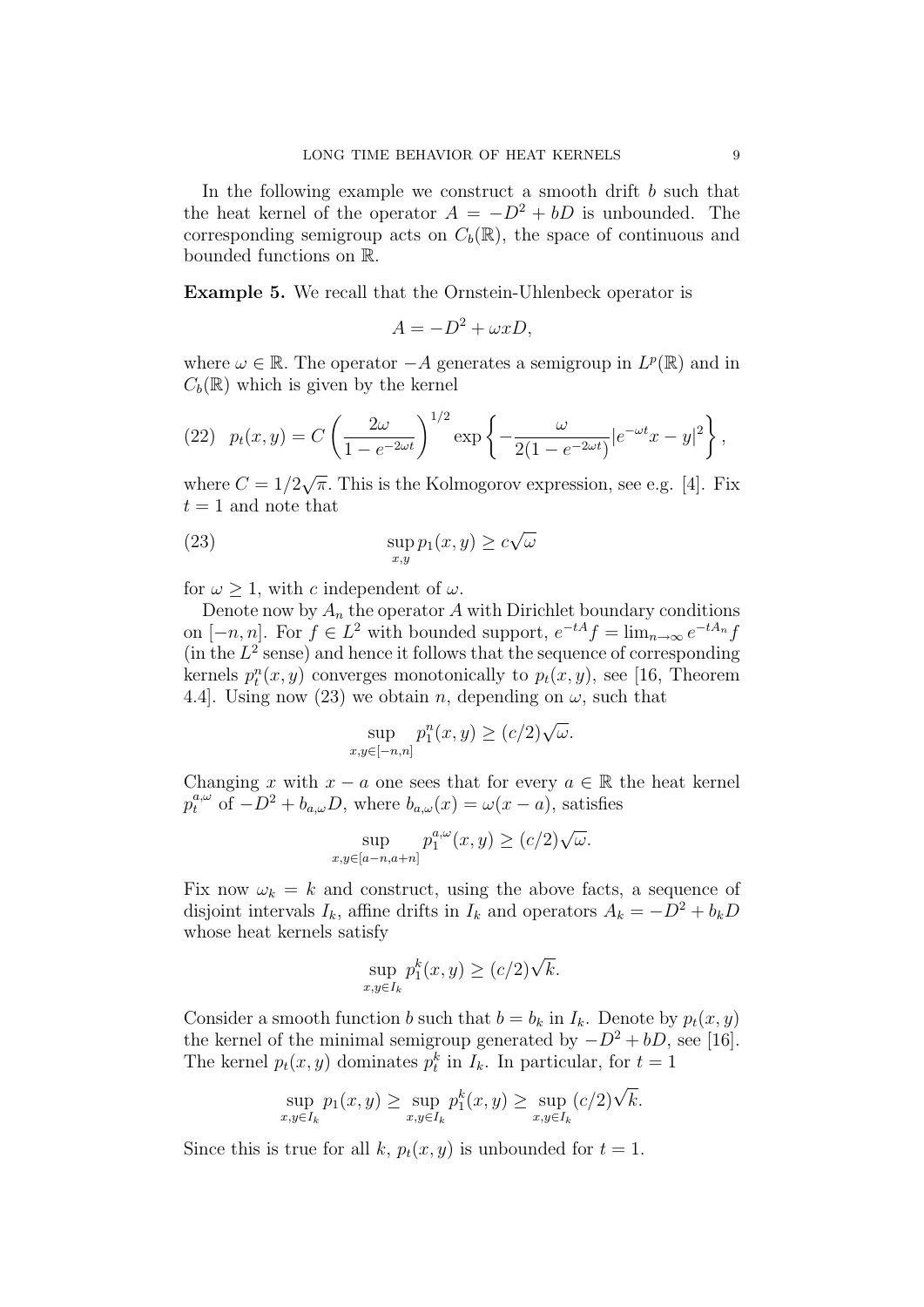#### 3. Proof of the lower bound

*Proof of Theorem 2.* Fix  $x \in \mathbb{R}^d$ , and set  $\Omega = B(x, 1)$ . Consider  $A_{\Omega} := -\sum_{jk} \partial_k (a_{kj} \partial_j) + b \cdot \nabla$  on  $L^2(\Omega)$  with Dirichlet boundary conditions. The operator  $A_{\Omega}$  is defined via the form

$$
\mathfrak{a}_{\Omega}(u,v)=\int_{\Omega}a(\nabla u,\nabla v)\,dx+\int_{\Omega}b\cdot\nabla uv\,dx,\qquad D(\mathfrak{a}_{\Omega})=W_0^{1,2}(\Omega).
$$

Fix n such that  $\Omega \subset B_n$  and consider any non-negative function  $f \in$  $L^2(\mathbb{R}^d)$ . Arguing as in the beginning of the previous section, we see that

$$
0 \le e^{-tA_{\Omega}}f \le e^{-tA_n}f \le e^{-tA}f
$$

in  $\Omega$ . Therefore, if  $p_t^{\Omega}(x, y)$  denotes the heat kernel of  $A_{\Omega}$ , then

(24) 
$$
0 \le p_t^{\Omega}(x, y) \le p_t(x, y)
$$

for all  $t > 0$  and a.e.  $x, y \in \Omega$ .

Denote by  $H_{\Omega}$  the operator  $-\sum_{jk}\partial_k(a_{kj}\partial_j)$  with Dirichlet boundary conditions on  $L^2(\Omega)$  and by  $k_t^{\Omega}(x, y)$  the heat kernel of  $-H_{\Omega}$ . Then by Lemma 3.3.3 in [5], we obtain

(25) 
$$
k_t^{\Omega}(x,x) \ge Ct^{-d/2} \ \forall \, t \in (0,1],
$$

where the constant  $C$  is independent of  $x$ .

Our task now is to obtain a lower estimate for the non-symmetric heat kernel  $p_t^{\Omega}$  using the previous estimate for the symmetric one  $k_t^{\Omega}$ . For this, we look for  $L^1 - L^{\infty}$  estimates of the difference  $e^{-tA_{\Omega}} - e^{-tH_{\Omega}}$ . Since the operators  $A_{\Omega}$  and  $H_{\Omega}$  have the same domain, we can apply the variation of constants formula, see [18, Corollary 4.2.2], observing that  $u(t) = e^{-tH_{\Omega}}f$  for f in the domain of  $H_{\Omega}$  is a classical solution of  $u_t = -A_\Omega u + b \cdot \nabla u, u(0) = f$ , to obtain

$$
e^{-tA_{\Omega}} - e^{-tH_{\Omega}} = -\int_0^t e^{-(t-s)A_{\Omega}} b \cdot \nabla e^{-sH_{\Omega}} ds
$$
  
(26) 
$$
= -\int_0^{t/2} e^{-(t-s)A_{\Omega}} b \cdot \nabla e^{-sH_{\Omega}} ds - \int_{t/2}^t e^{-(t-s)A_{\Omega}} b \cdot \nabla e^{-sH_{\Omega}} ds.
$$

Fix  $p > 1$  close to 1. Since b is bounded on  $\Omega$  the semigroup  $e^{-tA_{\Omega}}$  is bounded from  $L^1$  into  $L^{\infty}$  with bound  $C t^{-d/2}$  for  $t \in (0,1]$  (see Steps 1 and 2 in the proof of Theorem 1. The constant  $C$  can be chosen independent of x). This and the Riesz-Thorin interpolation theorem imply

$$
||e^{-(t-s)A_{\Omega}}b \cdot \nabla e^{-sH_{\Omega}}||_{1,\infty} \le ||e^{-(t-s)A_{\Omega}}||_{p,\infty} ||b||_{L^{\infty}(\Omega)} ||\nabla e^{-sH_{\Omega}}||_{1,p}
$$
  
\n
$$
\le C(t-s)^{-d/(2p)} ||b||_{L^{\infty}(\Omega)} ||\nabla e^{-s/2H_{\Omega}}||_{\mathcal{L}(L^p)} ||e^{-s/2H_{\Omega}}||_{1,p}
$$
  
\n
$$
\le C_1 ||b||_{L^{\infty}(\Omega)} (t-s)^{-d/(2p)} s^{-1/2} s^{-\frac{d}{2}(1-1/p)}.
$$

Here we used the fact that for all  $t > 0$ 

(27) 
$$
\|\nabla e^{-tH_{\Omega}}\|_{\mathcal{L}(L^p)} \leq C_2 t^{-1/2},
$$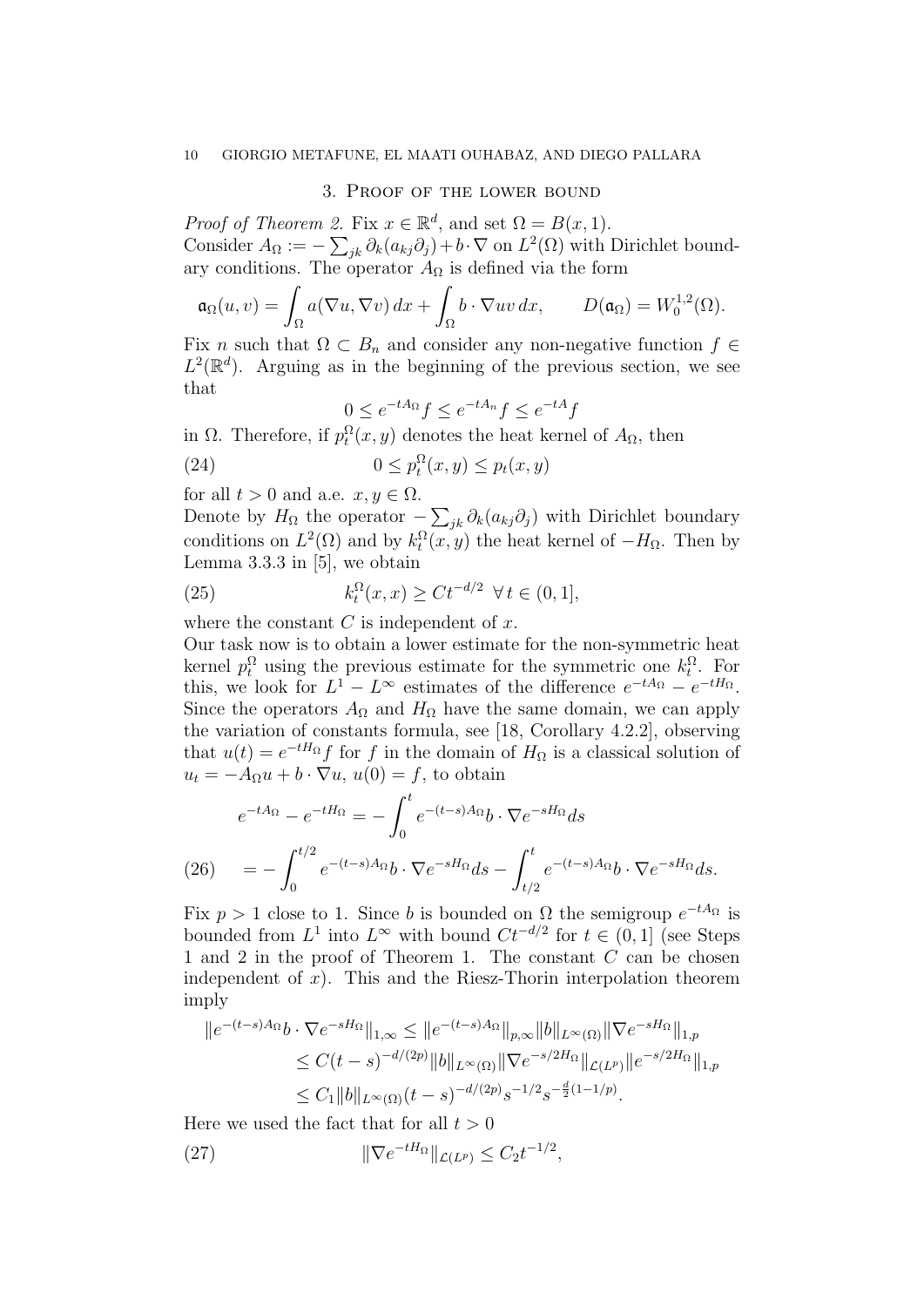for some constant  $C_2$ . A reason for it is the fact that the Riesz transforms  $\nabla H_{\Omega}^{-1/2}$  $\Omega^{-1/2}$  are bounded on  $L^p(\Omega)$  for all  $p \in (1,2]$  (see Section 7.7) in [17]). Indeed,

$$
\|\nabla e^{-tH_{\Omega}}\|_{\mathcal{L}(L^{p})} = \|\nabla H_{\Omega}^{-1/2} H_{\Omega}^{1/2} e^{-tH_{\Omega}}\|_{\mathcal{L}(L^{p})}
$$
  
\n
$$
\leq C \|H_{\Omega}^{1/2} e^{-tH_{\Omega}}\|_{\mathcal{L}(L^{p})}
$$
  
\n
$$
\leq C't^{-1/2},
$$

which gives (27). Note that the standard inequality  $||H_{\Omega}^{1/2}||$  $\int_{\Omega}^{1/2} e^{-tH_{\Omega}} \|\mathcal{L}(L^{p})\leq$  $Ct^{-1/2}$  is a consequence of the analyticity of the semigroup  $e^{-tH_{\Omega}}$  on  $L^p$ .

We shall also need (27) for  $A_{\Omega}$  for all  $t \in (0,1)$ . This holds for the same reason as above (the Riesz transform  $\nabla(\delta I + A_{\Omega})^{-1/2}$  is bounded on  $L^p(\Omega)$  for  $p \in (1,2]$  for some positive constant  $\delta$ ). See Chapter 8 in [17] for Riesz transforms of non-symmetric operators.

Using the above estimate for  $||e^{-(t-s)A_{\Omega}}b \cdot \nabla e^{-sH_{\Omega}}||_{1,\infty}$  we obtain

$$
\| \int_0^{t/2} e^{-(t-s)A_{\Omega}} b \cdot \nabla e^{-sH_{\Omega}} ds \Big|_{1,\infty}
$$
  
\n
$$
\leq C_1 \|b\|_{L^{\infty}(\Omega)} t^{-d/(2p)} \int_0^{t/2} s^{-1/2 - \frac{d}{2}(1-1/p)} ds
$$
  
\n
$$
\leq C'_1 \|b\|_{L^{\infty}(\Omega)} t^{-d/2p + 1/2}.
$$

Now we estimate the  $L^1 - L^{\infty}$  norm of the second term in (26) using similar ideas. Fixing  $q \in (2, \infty)$ , for p such that  $\frac{1}{q} + \frac{1}{p}$  $\frac{1}{p} = 1$  and  $t \in (0, 1]$ we have

$$
||e^{-(t-s)A_{\Omega}}b \cdot \nabla e^{-sH_{\Omega}}||_{1,\infty}
$$
  
\n
$$
\leq ||e^{-(t-s)/2A_{\Omega}}||_{q,\infty} ||e^{-(t-s)/2A_{\Omega}}b \cdot \nabla ||_{\mathcal{L}(L^{q})} ||e^{-sH_{\Omega}}||_{1,q}
$$
  
\n
$$
= ||e^{-(t-s)/2A_{\Omega}}||_{q,\infty} ||\text{div}(be^{-(t-s)/2A_{\Omega}})||_{\mathcal{L}(L^{p})} ||e^{-sH_{\Omega}}||_{1,q}
$$
  
\n
$$
\leq C_{3}(t-s)^{-d/(2q)}s^{-\frac{d}{2}(1-1/q)} ||e^{-sH_{\Omega}}||_{1,q} \times
$$
  
\n
$$
[||b||_{L^{\infty}(\Omega)} ||\nabla e^{-(t-s)/2A_{\Omega}})||_{\mathcal{L}(L^{p})} + ||\text{div} b||_{L^{\infty}(\Omega)} ||e^{-(t-s)/2A_{\Omega}}||_{\mathcal{L}(L^{p})}]
$$
  
\n
$$
\leq C(||b||_{L^{\infty}(\Omega)} + ||\text{div} b||_{L^{\infty}(\Omega)})(t-s)^{-d/(2q)}s^{-1/2}s^{-\frac{d}{2}(1-1/q)}.
$$

This gives for all  $t \in (0, 1]$ 

(28) 
$$
\left\| \int_{t/2}^t e^{-(t-s)A_{\Omega}} b \cdot \nabla e^{-sH_{\Omega}} ds \right\|_{1,\infty} \leq C'' t^{-d/2+1/2}.
$$

Therefore, there exists a constant  $C_3$  such that for all  $t \in (0,1]$ 

(29) 
$$
||e^{-tA_{\Omega}} - e^{-tH_{\Omega}}||_{1,\infty} \leq C_3 t^{-d/2+1/2}.
$$

This implies that for a.e.  $x \in \Omega$ 

$$
|p_t^{\Omega}(x,x) - k_t^{\Omega}(x,x)| \le C_3 t^{-d/2 + 1/2}
$$

.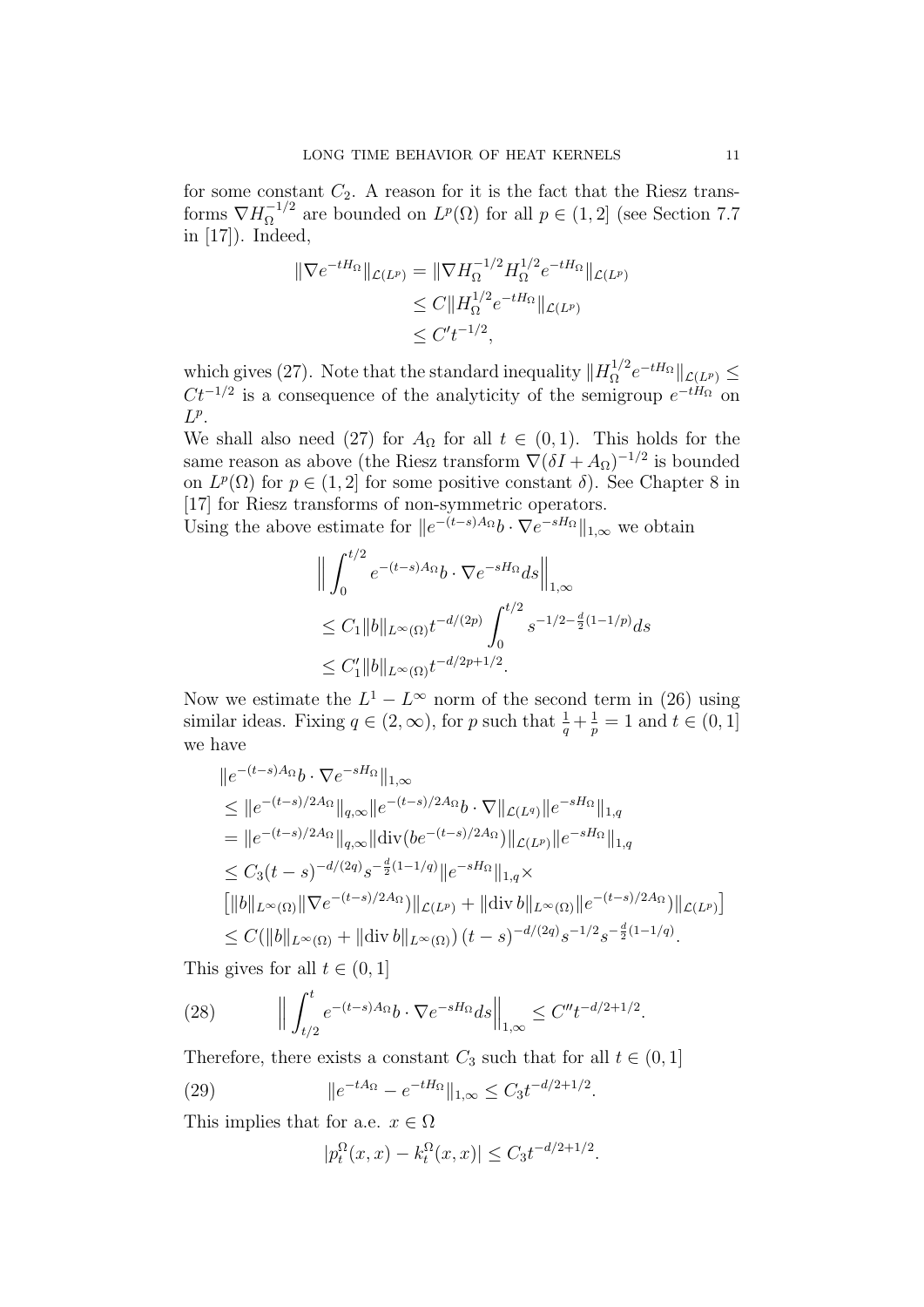Using this and (25) and (24) we obtain (30)

$$
p_t(x,x) \ge p_t^{\Omega}(x,x) \ge k_t^{\Omega}(x,x) - C_3 t^{-d/2 + 1/2} \ge Ct^{-d/2} - C_3 t^{-d/2 + 1/2}
$$

and the thesis follows.  $\Box$ 

Remark 6. Notice that the only point where we need the hypothesis that the matrix  $(a_{jk})$  is symmetric is in (25), which we do not know if it is true in the nonsymmetric case.

A careful inspection of its proof shows that Theorem 2 can be rephrased in different ways: one is

for every compact  $K \subset \mathbb{R}^d$  there is a constant C such that

$$
p_t(x,x) \ge Ct^{-d/2}
$$

for all  $t \in (0,1)$  and  $x \in K$ .

In fact, one can take  $x \in K$  and argue as above with  $\Omega_x = B(x, 1)$ depending on x and replacing the  $L^{\infty}$ -norms of b, div b in  $\Omega$  with the respective norms in  $K' = \bigcup_{x \in K} \overline{\Omega_x}.$ 

Another way of stating Theorem 2 is the following:

for every  $x \in \mathbb{R}^d$  there is  $t_x > 0$  such that

$$
p_t(x,x) \ge \frac{C}{2} t^{-d/2}
$$

for all  $t \in (0, t_x)$ , where C is the constant in theorem 2.

This follows from (30), choosing  $t_x$  e.g. such that  $C_3t^{-d/2+1/2} \leq \frac{C_3}{2}$  $\frac{C}{2}t^{-d/2}$ for  $t \in (0, t_x)$  (notice that  $C_3$  depends upon x through  $L^{\infty}$ -norms of b, div b in  $\Omega = B(x, 1)$ , while C does not).

Finally, the following statement folows directly from (30)

$$
\exists C > 0 \text{ such that } \sup_{x \in \mathbb{R}^d} p_t(x, x) \ge Ct^{-d/2} \text{ for } 0 < t \le 1.
$$

**Remark 7.** If the coefficients  $a_{kj}$  are smooth, say  $C^{1,\alpha}$ , then a simpler proof of Theorem 2 can be given. In fact, in this case the following estimates hold for the operator  $H_{\Omega}$ :

(31) 
$$
\|\nabla e^{-tH_{\Omega}}\|_{\mathcal{L}(L^{1})} \leq C t^{-1/2},
$$

(32) 
$$
\|\nabla e^{-tH_{\Omega}}\|_{\mathcal{L}(L^{\infty})} \leq C t^{-1/2},
$$

see  $[6,$  Theorem 9.3 for  $(31)$  and  $[12]$ , Theorem 6.1.7 for  $(32)$ . As a consequence, we can estimate the first integral in (26) directly with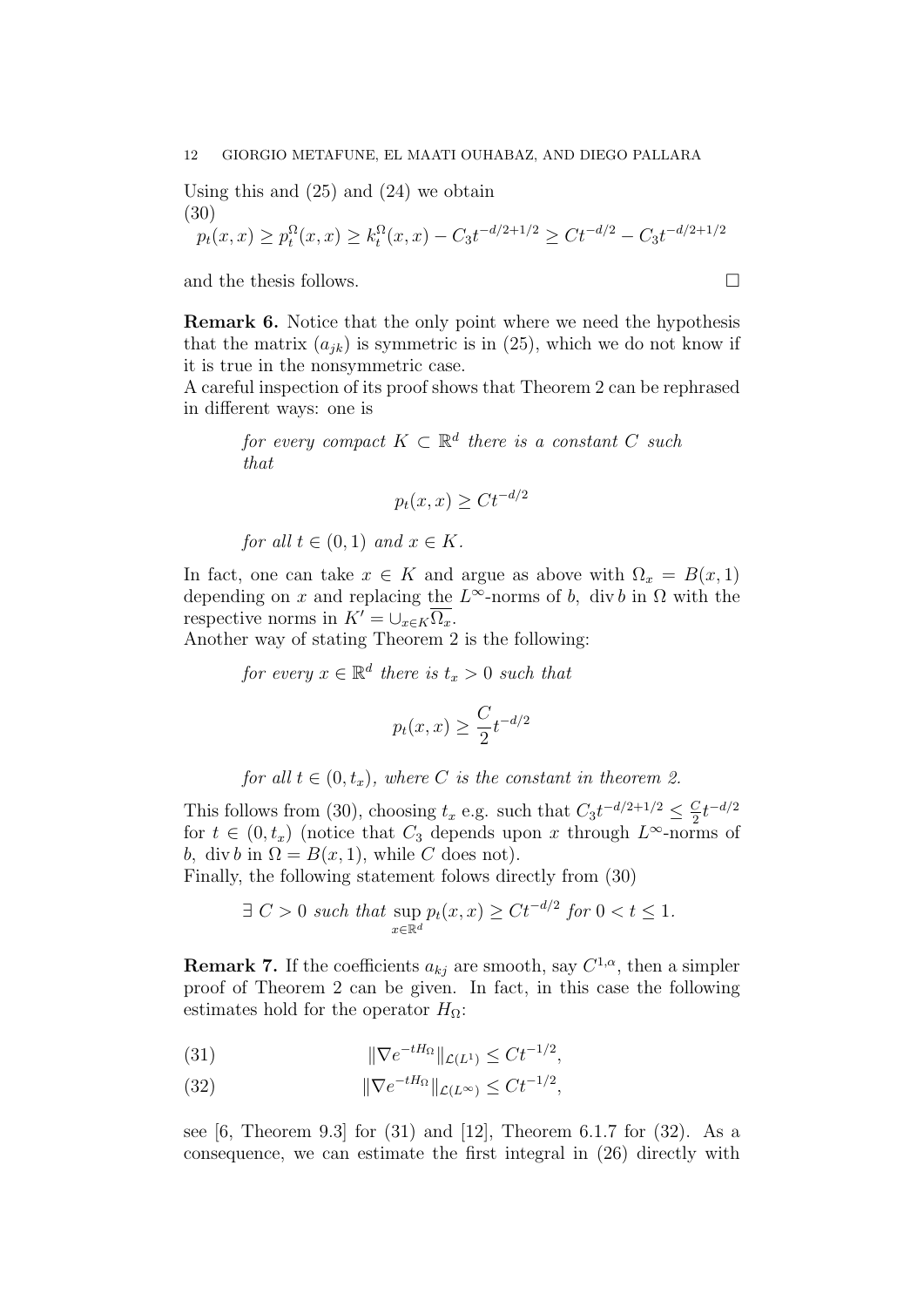$p = 1$ , and the second as follows:

$$
\| \int_{t/2}^{t} e^{-(t-s)A_{\Omega}} b \cdot \nabla e^{-sH_{\Omega}} f ds \|_{\infty}
$$
  
\n
$$
\leq \|b\|_{L^{\infty}(\Omega)} \int_{t/2}^{t} \|\nabla e^{-(s/2)H_{\Omega}} e^{-(s/2)H_{\Omega}} f\|_{\infty} ds
$$
  
\n
$$
\leq C \|b\|_{L^{\infty}(\Omega)} \|f\|_{1} \int_{t/2}^{t} s^{-1/2} s^{-d/2} ds
$$
  
\n
$$
\leq C \|b\|_{L^{\infty}(\Omega)} \|f\|_{1} t^{-d/2+1/2},
$$

where we have used estimate (21).

## **REFERENCES**

- [1] W. Arendt, G. Metafune and D. Pallara, Gaussian estimates for elliptic operators with unbounded drift, J. Math. Anal. Appl. 338 (2008), 505–517.
- [2] V.I. Bogachev, N.V. Krylov and M. Röckner, On regularity of transition probabilities and invariant measures of singular diffusions under minimal conditions, Comm. Partial Differential Equations 26 (2001), no. 11-12, 2037–2080.
- [3] M. Cranston and Z. Zhao, Conditional transformation of drift formula and potential theory for  $\frac{1}{2}\Delta + b(\mathcal{)}\nabla$ , Comm. Math. Phys. 112 (1987), no. 4, 613– 625.
- [4] G. Da Prato and A. Lunardi, On the Ornstein-Uhlenbeck operator in spaces of continuous functions, J. Funct. Anal. 131 (1995), 94-114.
- [5] E.B. Davies, Heat kernels and spectral theory, Cambridge University Press, 1989.
- [6] G. Di Blasio, Analytic semigroups generated by elliptic operators in  $L^1$  and parabolic equations, Osaka J. Math. 28 (1991), 367-384.
- [7] A.F.M. ter Elst and D. W. Robinson, Second-order subelliptic operators on Lie groups II, in: A. V. Balakrishnan (ed.), Real measurable principal coefficients. Semigroups of operators: theory and applications (Newport Beach, CA, 1998), 103–124, Progr. Nonlinear Differential Equations Appl., 42, Birkhäuser, 2000.
- [8] M. Hieber, L. Lorenzi, J. Prüss, A. Rhandi and R. Schnaubelt, Global properties of generalized Ornstein-Uhlenbeck operators on  $L^p(\mathbb{R}^N,\mathbb{R}^N)$  with more than linearly growing coefficients, J. Math. Anal. Appl. 350 (2009) 100-121.
- [9] L. Kantorovitch and G. Akilov, Functional Analysis,  $2^{nd}$  ed., Pergamon Press, 1982 (English Translation).
- [10] V. Liskevich and Z. Sobol, Estimates of integral kernels for semigroups associated with second-order elliptic operators with singular coefficients, Potential Anal. 18 (2003), no. 4, 359–390.
- [11] V. Liskevich and Q.S. Zhang, Extra regularity for parabolic equations with drift terms, Manuscripta Math. 113 (2004), no. 2, 191–209.
- [12] L. Lorenzi and M. Bertoldi, Analytical Methods for Markov Semigroups, Chapman-Hall /CRC 2007.
- [13] J. Garca-Cuerva, G. Mauceri, S. Meda, P. Sjögren and J.L. Torrea, Functional calculus for the Ornstein-Uhlenbeck operator, J. Funct. Anal. 183 (2001), no. 2, 413–450.
- [14] G. Mauceri, S. Meda and P. Sjögren, Sharp estimates for the Ornstein-Uhlenbeck operator, Ann. Sc. Norm. Super. Pisa Cl. Sci. (5) 3 (2004), no. 3, 447–480.